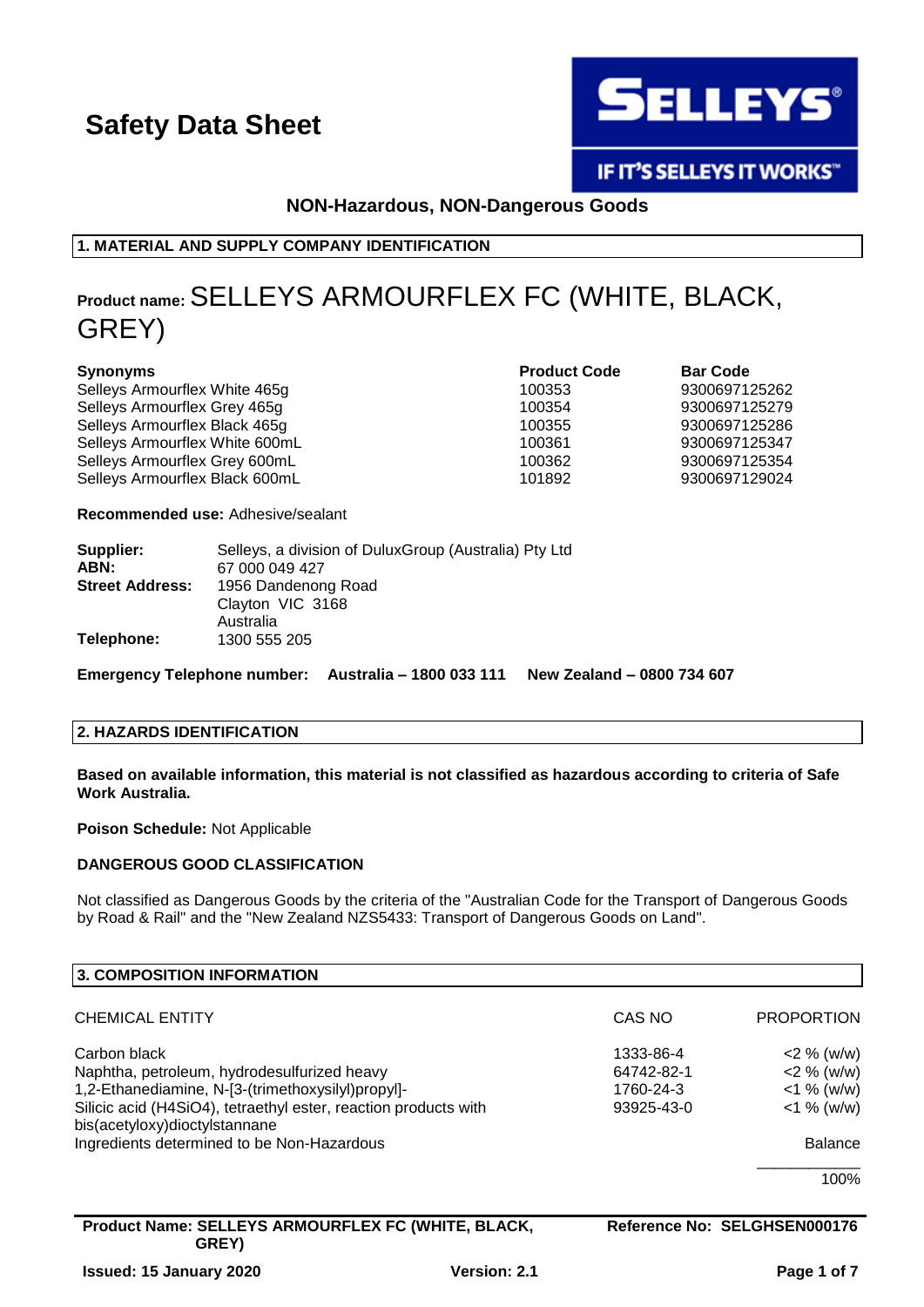**SELLEYS®** 

### **IF IT'S SELLEYS IT WORKS"**

#### **4. FIRST AID MEASURES**

If poisoning occurs, contact a doctor or Poisons Information Centre (Phone Australia 131 126, New Zealand 0800 764 766).

**Inhalation:** Remove victim from exposure - avoid becoming a casualty. Remove contaminated clothing and loosen remaining clothing. Allow patient to assume most comfortable position and keep warm. Keep at rest until fully recovered. Seek medical advice if effects persist.

**Skin Contact:** If skin or hair contact occurs, remove contaminated clothing and flush skin and hair with running water. If swelling, redness, blistering or irritation occurs seek medical assistance.

**Eye contact:** If in eyes wash out immediately with water. In all cases of eye contamination it is a sensible precaution to seek medical advice.

**Ingestion:** Rinse mouth with water. If swallowed, do NOT induce vomiting. Give a glass of water to drink. Never give anything by the mouth to an unconscious patient. If vomiting occurs give further water. Seek medical advice.

**PPE for First Aiders:** Wear safety shoes, overalls, gloves, safety glasses. Available information suggests that gloves made from nitrile rubber should be suitable for intermittent contact. However, due to variations in glove construction and local conditions, the user should make a final assessment. Always wash hands before smoking, eating, drinking or using the toilet. Wash contaminated clothing and other protective equipment before storing or re-using.

**Notes to physician:** Treat symptomatically.

#### **5. FIRE FIGHTING MEASURES**

**Hazchem Code:** Not applicable.

**Suitable extinguishing media:** If material is involved in a fire use water fog (or if unavailable fine water spray), alcohol resistant foam, standard foam, dry agent (carbon dioxide, dry chemical powder).

**Specific hazards:** Combustible material.

**Fire fighting further advice:** On burning or decomposing may emit toxic fumes. Fire fighters to wear selfcontained breathing apparatus and suitable protective clothing if risk of exposure to vapour or products of combustion or decomposition.

#### **6. ACCIDENTAL RELEASE MEASURES**

#### **SMALL SPILLS**

Wear protective equipment to prevent skin and eye contamination. Avoid inhalation of vapours or dust. Wipe up with absorbent (clean rag or paper towels). Collect and seal in properly labelled containers or drums for disposal.

#### **LARGE SPILLS**

Clear area of all unprotected personnel. Slippery when spilt. Avoid accidents, clean up immediately. Wear protective equipment to prevent skin and eye contamination and the inhalation of dust. Work up wind or increase ventilation. Cover with damp absorbent (inert material, sand or soil). Sweep or vacuum up, but avoid generating dust. Collect and seal in properly labelled containers or drums for disposal. If contamination of crops, sewers or waterways has occurred advise local emergency services.

**Product Name: SELLEYS ARMOURFLEX FC (WHITE, BLACK, GREY) Issued: 15 January 2020 Version: 2.1 Page 2 of 7**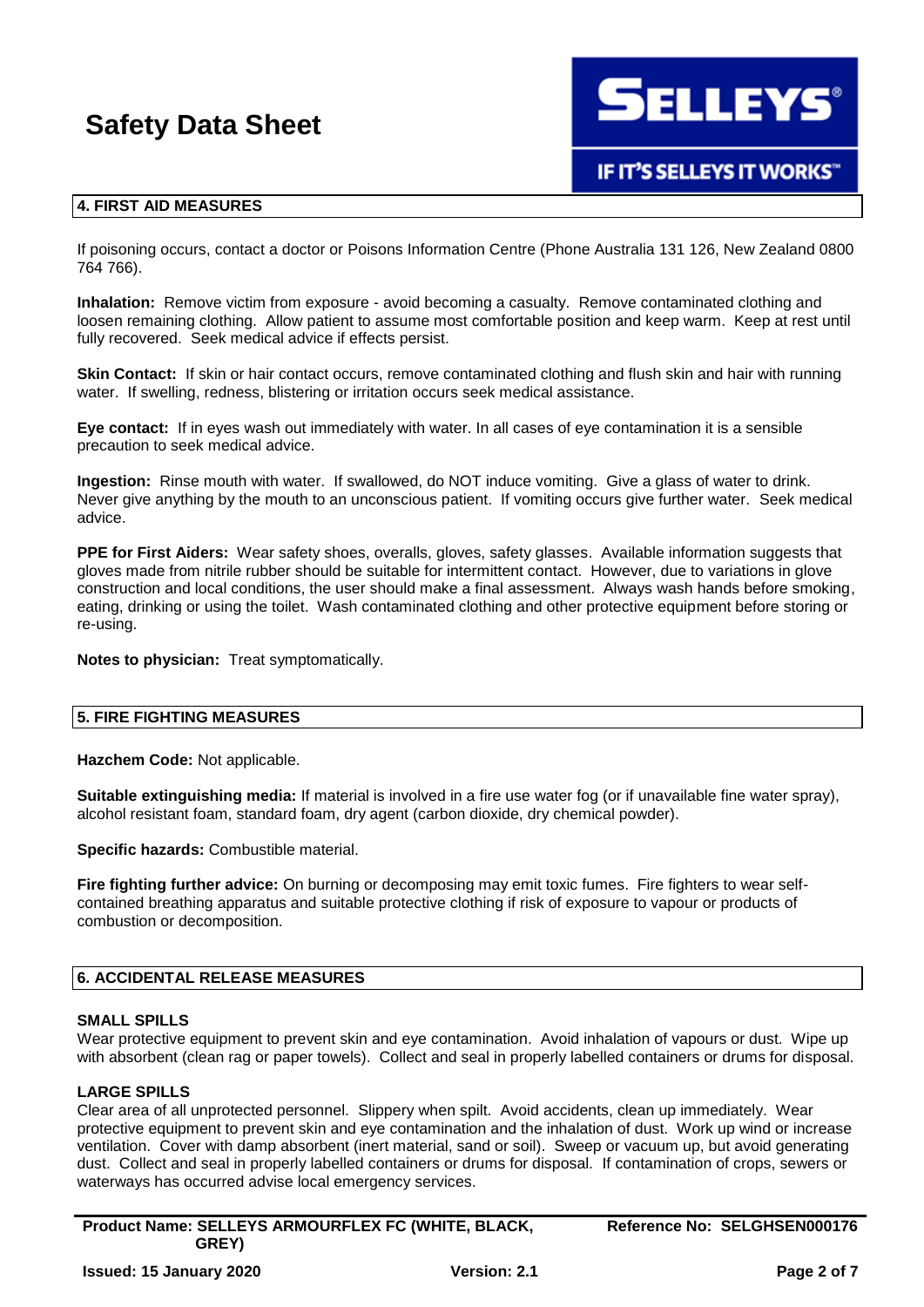

#### **Dangerous Goods - Initial Emergency Response Guide No:** Not applicable

#### **7. HANDLING AND STORAGE**

**Handling:** Avoid eye contact and repeated or prolonged skin contact. Avoid inhalation of dust.

**Storage:** Store in a cool, dry, well-ventilated place and out of direct sunlight. Store away from foodstuffs. Store away from incompatible materials described in Section 10. Store away from sources of heat and/or ignition. Keep container standing upright. Keep containers closed when not in use - check regularly for spills.

### **8. EXPOSURE CONTROLS / PERSONAL PROTECTION**

#### **National occupational exposure limits:**

|              |        | TWA   |            | STEL                    | <b>NOTICES</b> |
|--------------|--------|-------|------------|-------------------------|----------------|
|              | ppm    | mg/m3 | ppm        | mg/m3                   |                |
| Carbon black | $\sim$ | 3     | $\sim 100$ | $\sim 100$ km s $^{-1}$ | ٠.             |

As published by Safe Work Australia.

TWA - The time-weighted average airborne concentration over an eight-hour working day, for a five-day working week over an entire working life.

STEL (Short Term Exposure Limit) - the average airborne concentration over a 15 minute period which should not be exceeded at any time during a normal eight-hour workday.

These Exposure Standards are guides to be used in the control of occupational health hazards. All atmospheric contamination should be kept to as low a level as is workable. These exposure standards should not be used as fine dividing lines between safe and dangerous concentrations of chemicals. They are not a measure of relative toxicity.

If the directions for use on the product label are followed, exposure of individuals using the product should not exceed the above standard. The standard was created for workers who are routinely, potentially exposed during product manufacture.

**Biological Limit Values:** As per the "National Model Regulations for the Control of Workplace Hazardous Substances (Safe Work Australia)" the ingredients in this material do not have a Biological Limit Allocated.

**Engineering Measures:** Ensure ventilation is adequate to maintain air concentrations below Exposure Standards. Use only in well ventilated areas. Avoid generating and inhaling dusts. Use with local exhaust ventilation or while wearing dust mask. Vapour heavier than air - prevent concentration in hollows or sumps. Do NOT enter confined spaces where vapour may have collected.

**Personal Protection Equipment:** SAFETY SHOES, OVERALLS, GLOVES, SAFETY GLASSES.

Wear safety shoes, overalls, gloves, safety glasses. Available information suggests that gloves made from nitrile rubber should be suitable for intermittent contact. However, due to variations in glove construction and local conditions, the user should make a final assessment. Always wash hands before smoking, eating, drinking or using the toilet. Wash contaminated clothing and other protective equipment before storing or re-using.

**Hygiene measures:** Keep away from food, drink and animal feeding stuffs. When using do not eat, drink or smoke. Wash hands prior to eating, drinking or smoking. Avoid contact with clothing. Avoid eye contact and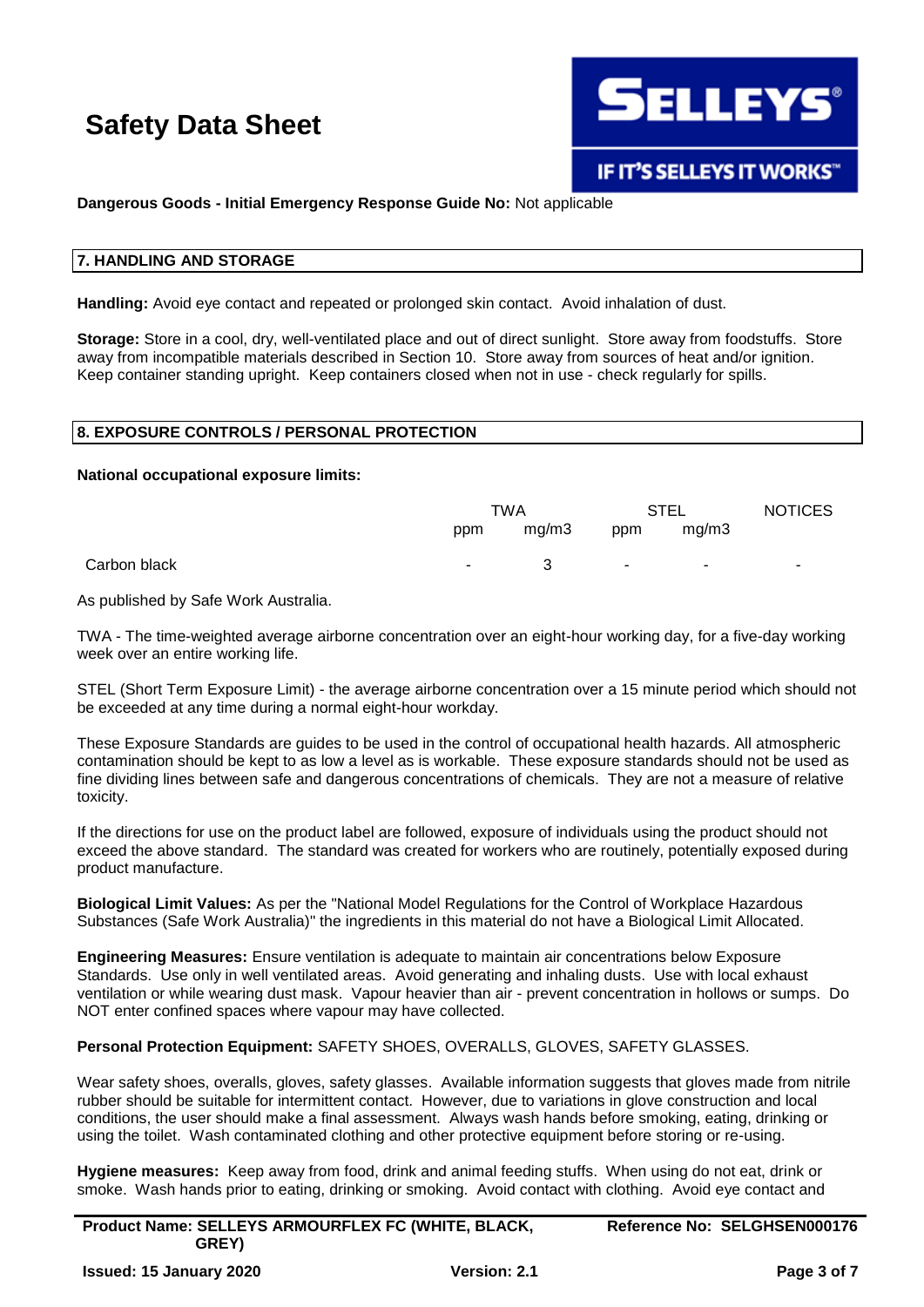

### **IF IT'S SELLEYS IT WORKS"**

repeated or prolonged skin contact. Avoid inhalation of dust. Ensure that eyewash stations and safety showers are close to the workstation location.

#### **9. PHYSICAL AND CHEMICAL PROPERTIES**

| Form:   | Paste          |
|---------|----------------|
| Colour: | Various        |
| Odour:  | Characteristic |

**Solubility:** Insoluble in water **Specific Gravity:** 1.55 - 1.65 **Relative Vapour Density (air=1):** >1 **Vapour Pressure (20 °C):** N Av **Flash Point (°C):** N App **Flammability Limits (%):** N App **Autoignition Temperature (°C):** N Av **Melting Point/Range (°C):** N Av **Boiling Point/Range (°C):**  $>100$ **Decomposition Point (°C):** N Av **pH:** N App **Viscosity:**  $>21$  mm<sup>2</sup>/sec @ 40 °C **Total VOC (g/Litre):** N Av

(Typical values only - consult specification sheet)  $N Av = Not available, N App = Not applicable$ 

#### **10. STABILITY AND REACTIVITY**

**Chemical stability:** This material is thermally stable when stored and used as directed.

**Conditions to avoid:** Elevated temperatures and sources of ignition.

**Incompatible materials:** Oxidising agents.

**Hazardous decomposition products:** Oxides of carbon and nitrogen, smoke and other toxic fumes.

**Hazardous reactions:** No known hazardous reactions.

#### **11. TOXICOLOGICAL INFORMATION**

No adverse health effects expected if the product is handled in accordance with this Safety Data Sheet and the product label. Symptoms or effects that may arise if the product is mishandled and overexposure occurs are:

#### **Acute Effects**

**Inhalation:** Material may be an irritant to mucous membranes and respiratory tract.

**Skin contact:** Contact with skin may result in irritation.

**Ingestion:** Swallowing can result in nausea, vomiting and irritation of the gastrointestinal tract.

**Eye contact:** May be an eye irritant. Exposure to the dust may cause discomfort due to particulate nature. May

| Product Name: SELLEYS ARMOURFLEX FC (WHITE, BLACK,<br><b>GREY</b> ) |                     | Reference No: SELGHSEN000176 |  |
|---------------------------------------------------------------------|---------------------|------------------------------|--|
| <b>Issued: 15 January 2020</b>                                      | <b>Version: 2.1</b> | Page 4 of 7                  |  |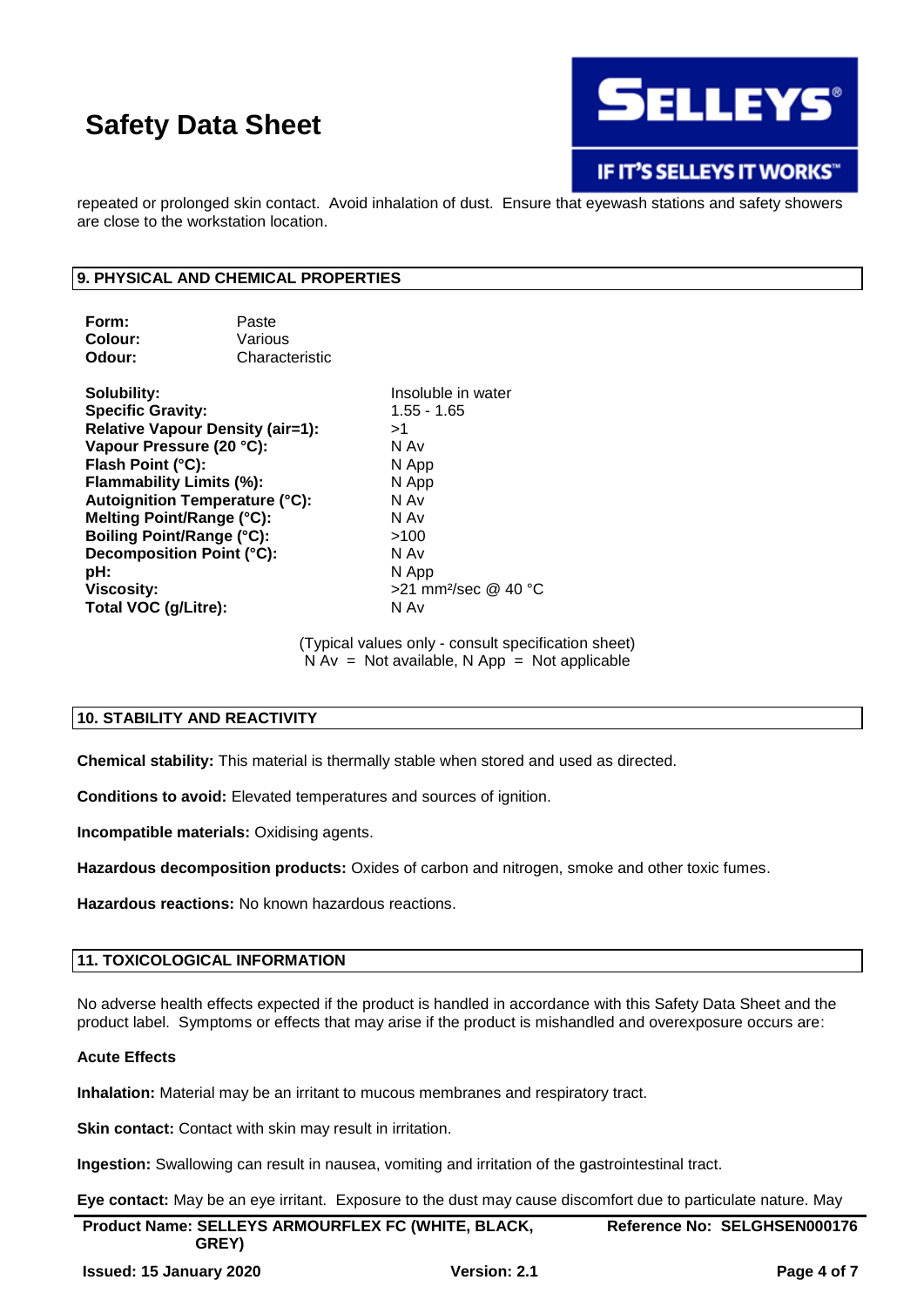

cause physical irritation to the eyes.

#### **Acute toxicity**

**Inhalation:** This material has been classified as non-hazardous. Acute toxicity estimate (based on ingredients):  $LC50 > 5$  ma/L

**Skin contact:** This material has been classified as non-hazardous. Acute toxicity estimate (based on ingredients): >2,000 mg/Kg bw

**Ingestion:** This material has been classified as non-hazardous. Acute toxicity estimate (based on ingredients): >2,000 mg/Kg bw

**Corrosion/Irritancy:** Eye: this material has been classified as not corrosive or irritating to eyes. Skin: this material has been classified as not corrosive or irritating to skin.

**Sensitisation:** Inhalation: this material has been classified as not a respiratory sensitiser. Skin: this material has been classified as not a skin sensitiser.

**Aspiration hazard:** This material has been classified as non-hazardous.

**Specific target organ toxicity (single exposure):** This material has been classified as non-hazardous.

#### **Chronic Toxicity**

**Mutagenicity:** This material has been classified as non-hazardous.

**Carcinogenicity:** This material has been classified as non-hazardous.

**Reproductive toxicity (including via lactation):** This material has been classified as non-hazardous.

**Specific target organ toxicity (repeat exposure):** This material has been classified as non-hazardous.

#### **12. ECOLOGICAL INFORMATION**

Avoid contaminating waterways.

**Acute aquatic hazard:** This material has been classified as non-hazardous. Acute toxicity estimate (based on ingredients): >100 mg/L

**Long-term aquatic hazard:** This material has been classified as non-hazardous. Non-rapidly or rapidly degradable substance for which there are adequate chronic toxicity data available OR in the absence of chronic toxicity data, Acute toxicity estimate (based on ingredients): >100 mg/L, where the substance is not rapidly degradable and/or BCF  $<$  500 and/or log K<sub>ow</sub>  $<$  4.

**Ecotoxicity:** No information available.

**Persistence and degradability:** No information available.

**Bioaccumulative potential:** No information available.

**Mobility:** No information available.

| <b>13. DISPOSAL CONSIDERATIONS</b>                          |                              |
|-------------------------------------------------------------|------------------------------|
| Product Name: SELLEYS ARMOURFLEX FC (WHITE, BLACK,<br>GREY) | Reference No: SELGHSEN000176 |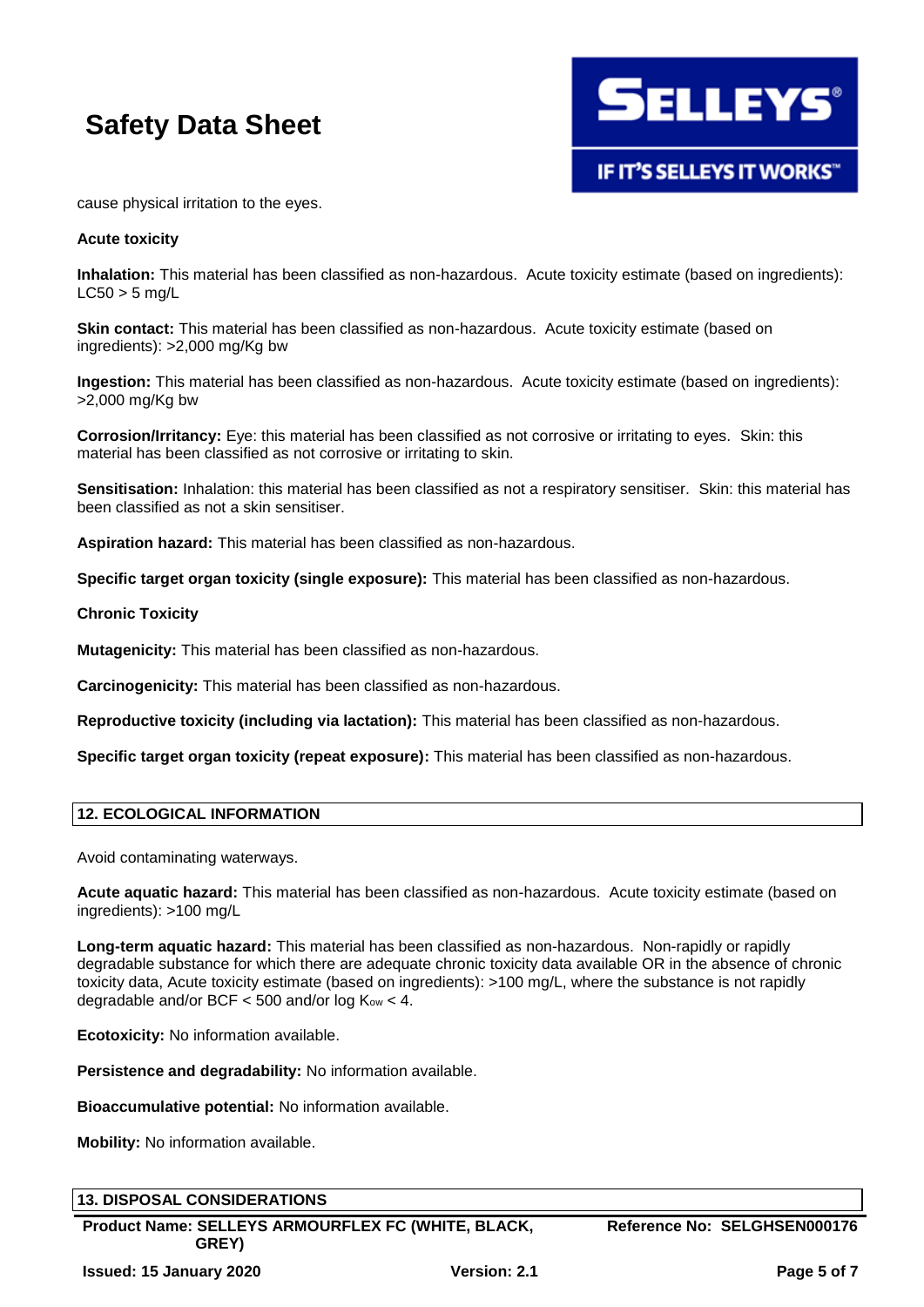

Persons conducting disposal, recycling or reclamation activities should ensure that appropriate personal protection equipment is used, see "Section 8. Exposure Controls and Personal Protection" of this SDS.

If possible material and its container should be recycled. If material or container cannot be recycled, dispose in accordance with local, regional, national and international Regulations.

#### **14. TRANSPORT INFORMATION**

#### **ROAD AND RAIL TRANSPORT**

Not classified as Dangerous Goods by the criteria of the "Australian Code for the Transport of Dangerous Goods by Road & Rail" and the "New Zealand NZS5433: Transport of Dangerous Goods on Land".

#### **MARINE TRANSPORT**

Not classified as Dangerous Goods by the criteria of the International Maritime Dangerous Goods Code (IMDG Code) for transport by sea.

#### **AIR TRANSPORT**

Not classified as Dangerous Goods by the criteria of the International Air Transport Association (IATA) Dangerous Goods Regulations for transport by air.

#### **15. REGULATORY INFORMATION**

#### **This material is not subject to the following international agreements:**

Montreal Protocol (Ozone depleting substances) The Stockholm Convention (Persistent Organic Pollutants) The Rotterdam Convention (Prior Informed Consent) Basel Convention (Hazardous Waste) International Convention for the Prevention of Pollution from Ships (MARPOL)

#### **This material/constituent(s) is covered by the following requirements:**

• All components of this product are listed on or exempt from the Australian Inventory of Chemical Substances (AICS).

• All components of this product are listed on or exempt from the New Zealand Inventory of Chemical (NZIoC).

**HSNO Group Standard:** HSR002670 - Surface Coatings and Colourants (Subsidiary Hazard) Group Standard

#### **16. OTHER INFORMATION**

Reason for issue: Minor Text Changes

This Safety Data Sheet has been prepared by Chemical Data Services Pty Ltd (chemdata.com.au) on behalf of its client.

Safety Data Sheets are updated frequently. Please ensure that you have a current copy.

This SDS summarises at the date of issue our best knowledge of the health and safety hazard information of the product, and in particular how to safely handle and use the product in the workplace. Since DuluxGroup (Australia) Pty Ltd and DuluxGroup (New Zealand) Pty Ltd cannot anticipate or control the conditions under which the product may be used, each user must, prior to usage, review this SDS in the context of how the user intends to handle and use the product in the workplace.